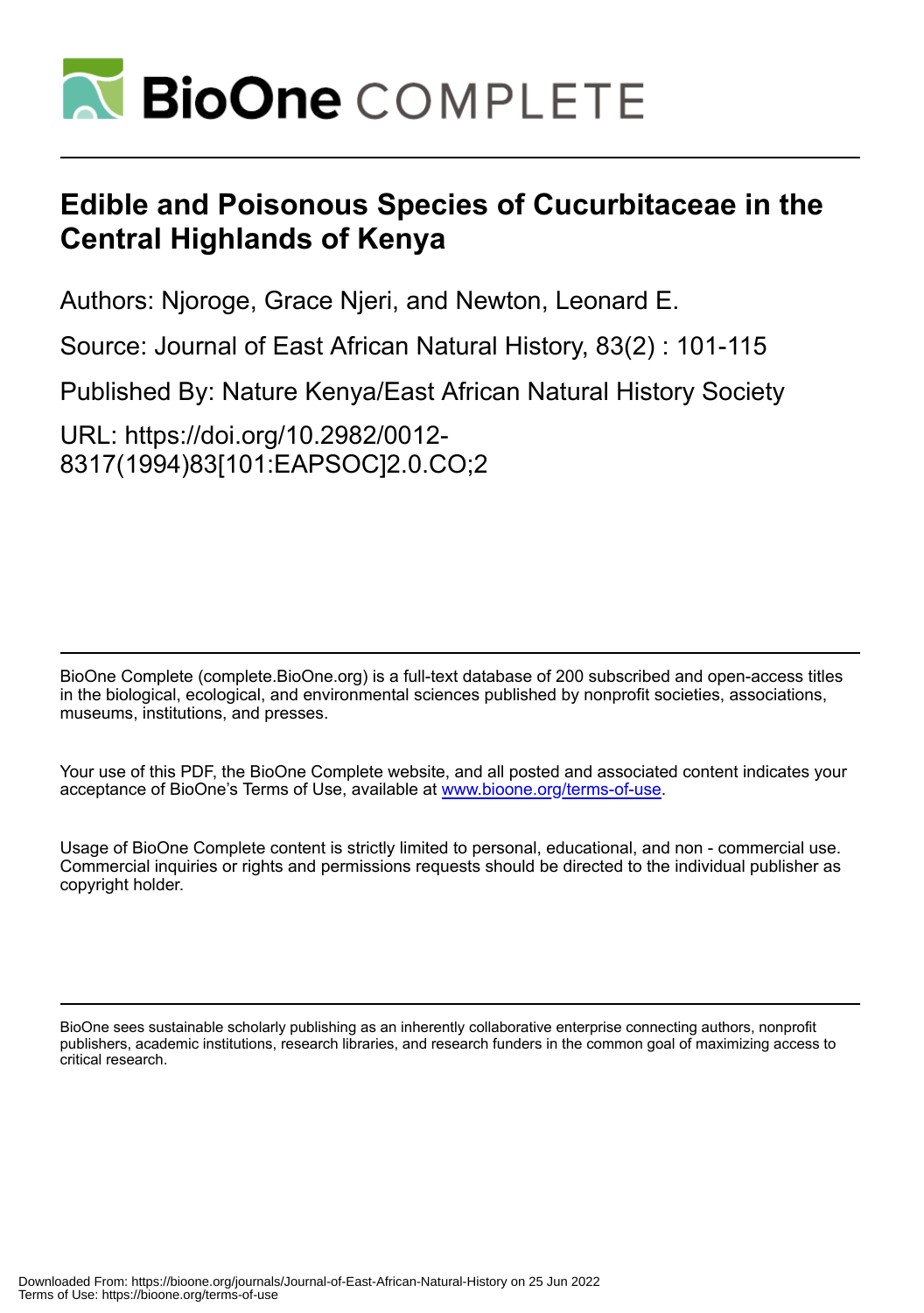## **EDIBLE AND POISONOUS SPECIES OF CUCURBITACEAE IN THE CENTRAL mGHLANDS** OF KENYA

Grace Njeri Njoroge Biological Science Department Jomo Kenyatta University of Agriculture and Technology P.O. Box 62000 Nairobi

> Leonard E. Newton Department of Botany, Kenyatta University P.O. Box 43844, Nairobi

## ABSTRACT

The family Cucurbitaceae includes species cultivated for vegetables and fruits. Some wild species are used locally as vegetables; others are given to domestic animals .as fodder. Some wild species are poisonous, and cases of poisoning, both of people and domestic animals, arise from misidentification of the wild species. Twenty three species were collected and identified. Their poison content, consisting of cucurbitacins, was investigated. Fifteen species were found to contain the dangerous chemicals. An identification key that can be used by people without botanical training is presented. An appendix with short descriptions of the species is included to aid identification.

#### INTRODUCTION

Cucurbitaceae Jussieu is a family of dicotyledonous plants comprising about 850 species in 100 genera. In East Africa the family is represented by 137 species in 28 genera, and of these, 84 species in 24 genera occur in Kenya (Jeffrey, 1967). The plants are mostly rapid growing, trailing and decumbent annual or perennial herbs, rarely woody, often with tendrils, one at each node. Shoots arise from a tuberous root stock, often with abundance of sap in their stems and other tissues (Willis, 1973). Leaves are alternate, simple or compound and exstipulate (Mabberley, 1987). Except for *Momordica spinosa* (Gilg.) Chiov., which has tough spines, the majority of the other plants in this family are covered with conspicuous hairs, which are usually stiff. Flowers are usually unisexual, rarely bisexual, either yellow or white. The fruit is a berry and when hard-walled it is called a pepo, rarely a capsule (Mabberley, 1987).

There are nine genera of Cucurbitaceae in cultivation comprising 15 species, with many cultivars and varieties yielding vegetables and fruits rich in vitamins, minerals and  $\beta$ -carotene (Purseglove, 1968). Cucumbers and melons are good examples. Some are also cultivated for their edible seeds and roots, for example the buffalo gourd *Cucurbita joetidissima* H.B.K. whose seeds yield oil comparable to that of soya beans and sunflower. The roots of this plant are rich in starch, and are consumed as food or used in production of ethanol fuel (Ayensu, 1975; Tampion, 1977; Vickery & Vickery, 1979; Jennie & Eugene, 1985; Brian & Michael, 1986; Nee, 1990). Notes on herbarium specimens as well as literature show that wild species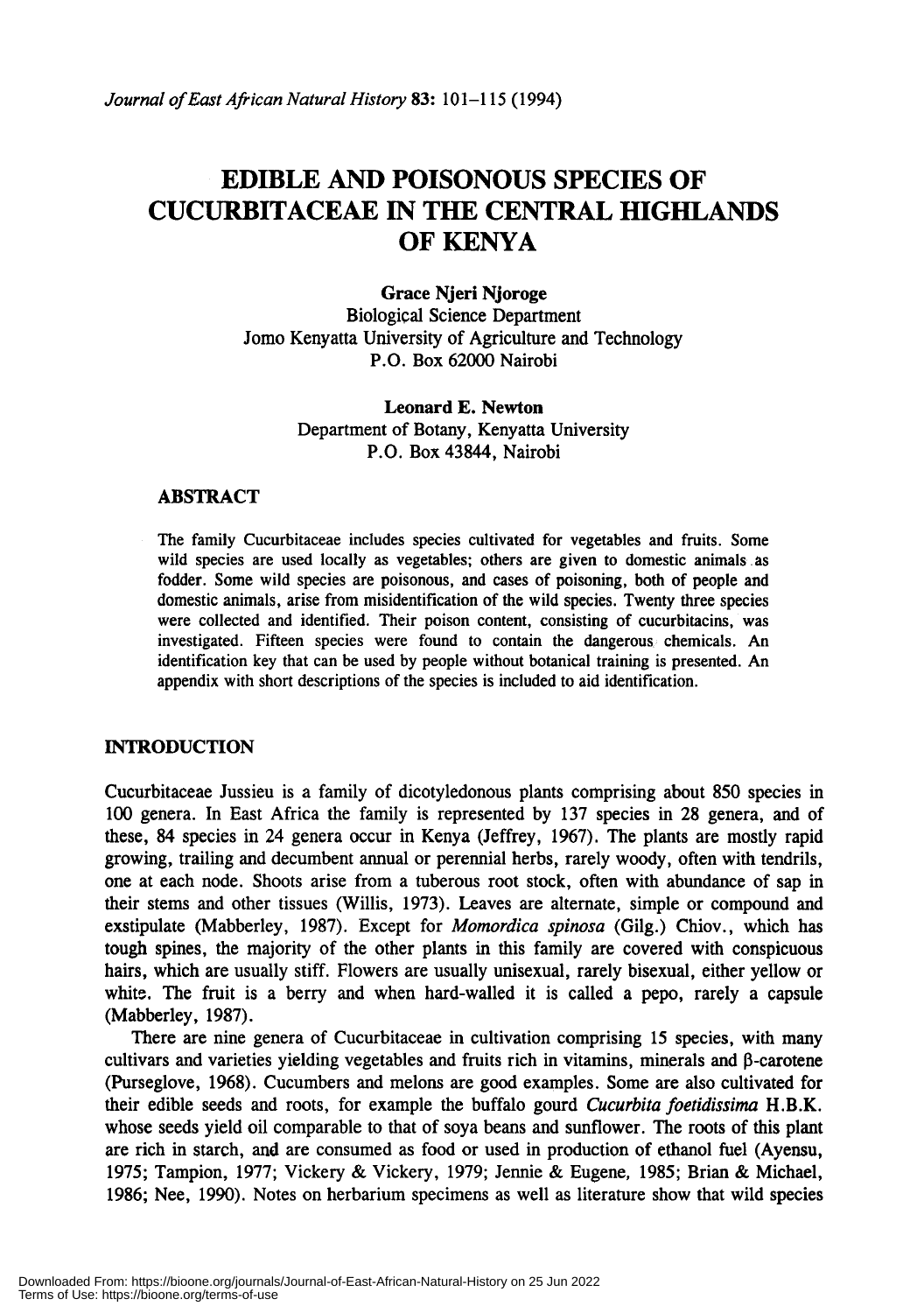of this family are also eaten by the local population as well as by their domestic animals. Leaves and fruits of *Cucumis aculeatus* Cogn. are eaten by goats and camels *(Timberlake 747, EA).* In northern parts of Kenya the leaves of *Cucumis dipsaceus* Enhreb. ex Spach. are eaten as vegetables *(Tanner n.d. EA;* Verdcourt & Trump, 1969). In East Africa 17 species have been recorded as being used medicinally (Kokwaro, 1993).

Though not all the species have been studied, many of the plants in this family have been reported to be poisonous (Jex-Blake, 1957; Watt & Breyer-Brandwijk, 1962; Vickery & Vickery, 1976). Several herbarium specimens in the East African Herbarium (EA, National Museums of Kenya) are samples relating to police investigations. In Kisii, Kenya, the roots of *Momordica foetida* Schumach. have been used to treat malaria, leading to death of the patient *(police/anon.* 1424/1971). In another instance a woman was given a decoction prepared from crushed and boiled fruit of *Cucumis dipsaceus* Ehrenb. ex Spach. and death followed (Verdcourt & Trump, 1969). Leaves of *Momordica friesiorum* (Harms) Jeffrey are said to be extremely poisonous and have been known to kill cattle that eat them *(Glover et al.* 995). Poisoning is frequently the result of misidentification, because edible (or medicinal) and poisonous species often look alike. During the field studies it was noticed that the local people could not distinguish between closely related species. Respondents often gave identical vernacular names for species that are different.

The dangerous compounds are called cucurbitacins, which have been shown to belong to the group of naturally occurring compounds called triterpenoids (Hansan, 1985). Several cucurbitacins called A, B, C, D, E, etc. have been isolated and characterised (Enslin, 1954; Enslin *et al.,* 1956, 1957; Rehm *et al.,* 1957; Lavie *et al.,* 1964). Apparently cucurbitacins are formed *in situ* and are not transported in the various parts of the plant (Frohne, 1983). Cucurbitacins have been shown to cause death on consumption of the fruits of *Luffa cylindrica* (L.) M.J. Roem. (Storrs & Piearce, 1982). The toxicity of cucurbitacins C, D, E, & I has been assessed and these compounds ascertained to be lethal (Whitaker & Davis, 1962). Their chemical formulae are:

 $C = C_{32} H_{50} O_8$  $D = C_{30} H_{46} 0_7$  $E = C_{32}$  H<sub>44</sub> O<sub>8</sub>  $I = C_{30} H_{44} O_8$ 

The fascicle of the *Flora of Tropical East Africa* (FTEA) describing the family Cucurbitaceae (Jeffrey, 1967) is a reliable guide to the identification of species in this family occurring in East Africa. However, it is a technical book used by botanists, and it is of little use to people without botanical training. There is no adequate guide available for the laymen (who happen to be the users of these plants) to distinguish these species.

The aim of this study was to collect and identify wild species of Cucurbitaceae that are used locally in parts of the Central Highlands in Kenya, to determine which species are safe and which ones contain poisonous compounds, and to prepare a simple identification guide.

#### MATERIALS **AND METHODS**

Plants were collected in the general area shown in the map (fig. 1), representing selected localities in the Central Highlands of Kenya. Locality references for the field work were obtained from literature as well as from labels of specimens in the East African Herbarium,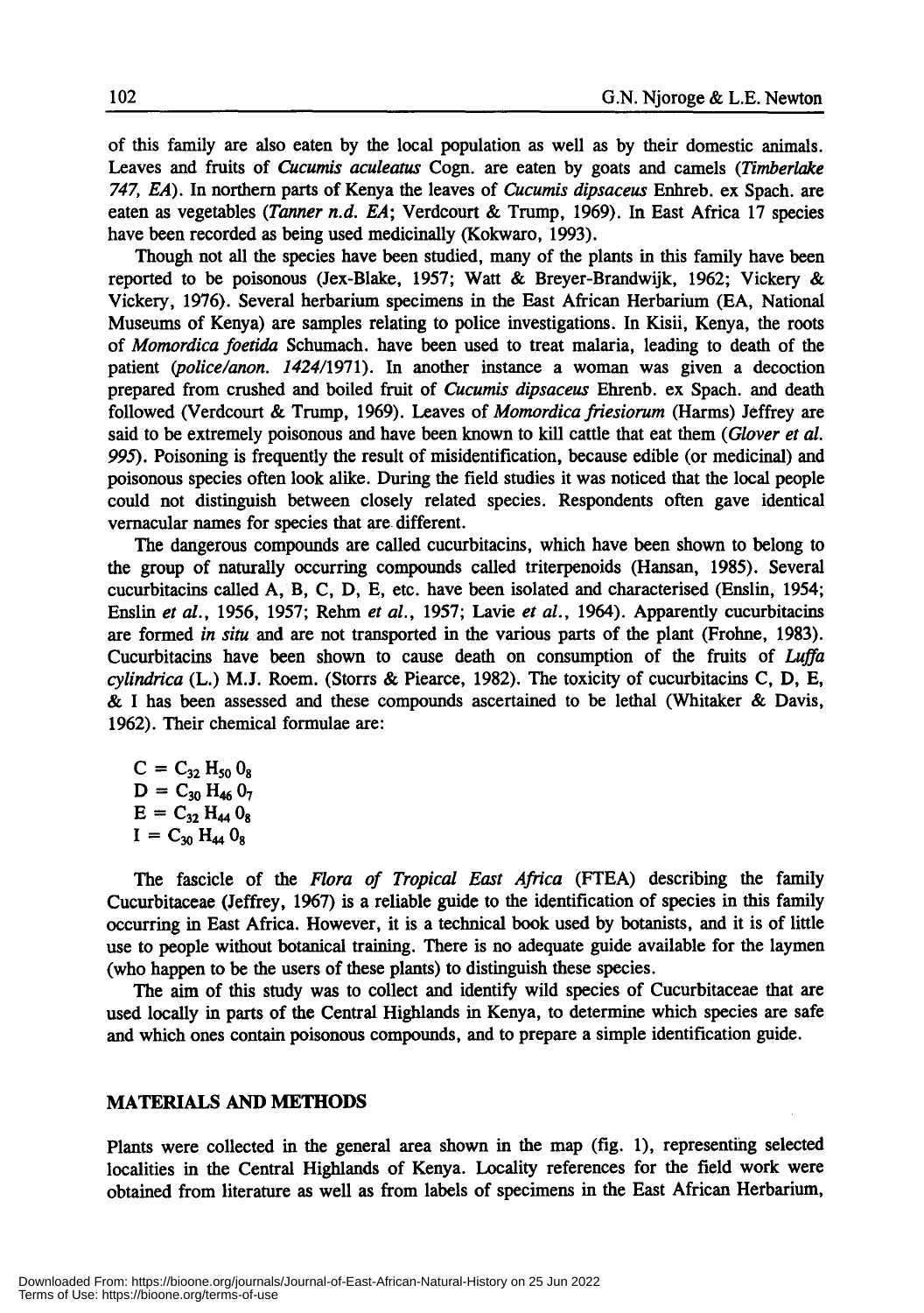Nairobi (EA) and the herbarium of the University of Nairobi (NAI). Additional localities were found during the field work, and voucher specimens have been deposited in EA (appendix 2). Identification was carried out with the aid of the two floras for the area (Jeffrey, 1967; Agnew, 1974) as well as by reference to specimens in EA,

Local residents were consulted concerning information on the plants and mainly on how they use the plants or what danger the plants pose to them. For each specimen information was gathered from at least three respondents. Older people were more knowledgeable on uses of wild plants, and they gave valuable information.



Fig. 1: Main areas where field work was carried out in Kenya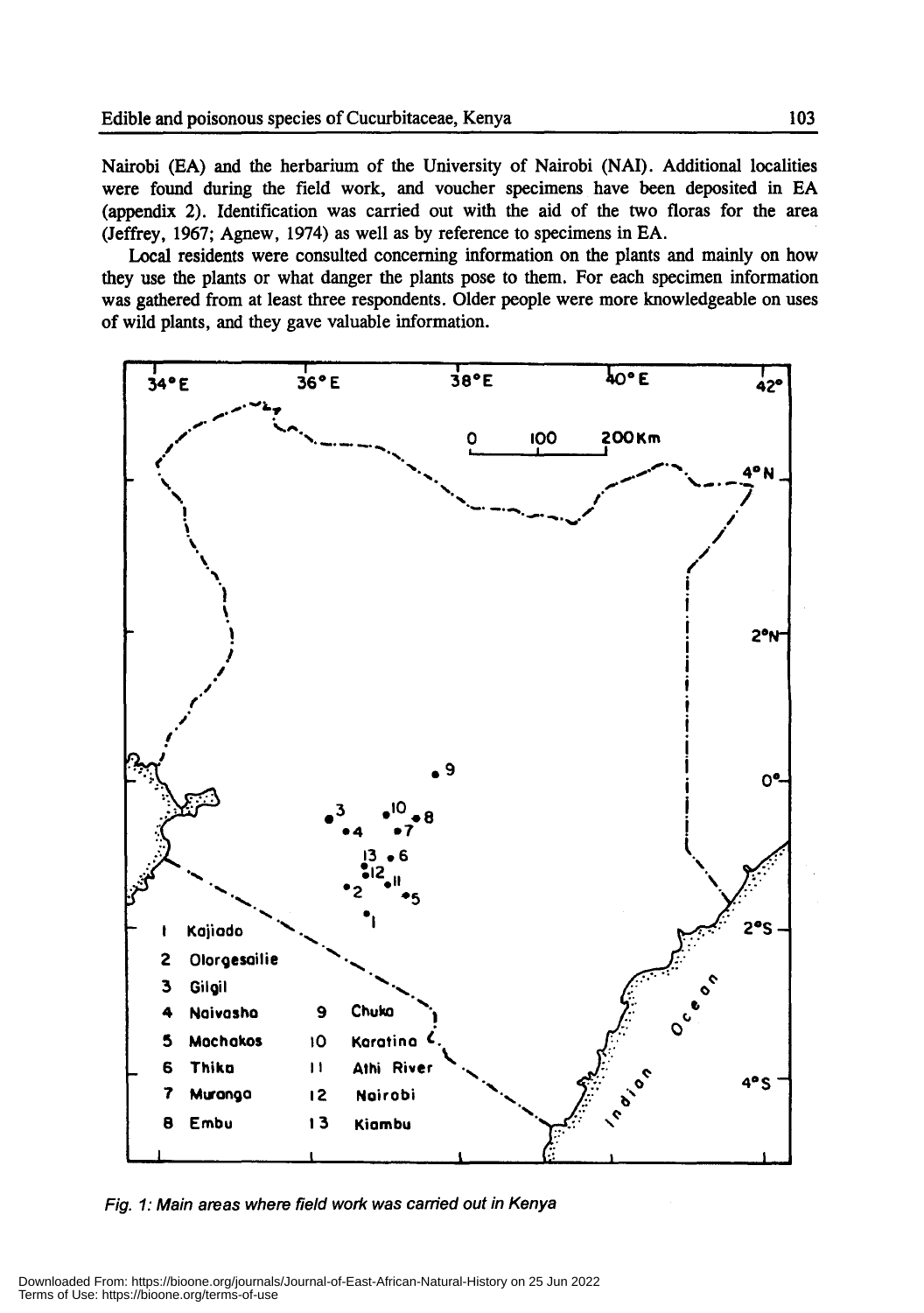In extraction and analysis the following schedule was followed:

## Extraction:

Plant organs macerated with equal quantities of absolute ethanol and lead acetate. Mixture filtered. Aqueous potassium dihydrogen phosphate added to precipitate lead. Cucurbitacins extracted from the aqueous phase with chloroform three times. Extract concentrated at 70 <sup>o</sup>C.

Precipitate test: Lavie *et at.,* 1964.

<sup>5</sup> ml sample + <sup>1</sup> <sup>g</sup> triphenyltetrazolium chloride; occurrence of red precipitate (formazin) surveyed. Formazin indicates presence of cucurbitacins.

## Infrared absorption analysis:

A: Dry sample.

Ig dried sample, ground with 10 mg pure potassium bromide; compressed to form discs. Discs analysed in Perkin-Elmer 598 infrared Spectrophotometer.

B: Viscous samples

Sample dissolved in chloroform. Analysis done with pure chloroform in the reference beam.

For both dry and viscous samples, absorption bands of  $\alpha \& \beta$  unsaturated hydroxyl keto group of the cucurbitacins assessed.

#### Chromatography:

Precoated silica plates activated, cooled, then spotted with the samples. Plates run for 30 min (replicated three times) in chloroform - ethanol (95:5) solvent and sprayed with vanillin phosphoric acid reagent. Pure cucurbitacins were used as standards.

For the construction of the key vegetative characters were mainly chosen because they are visible in the plant for most of the time, which allows use of the key even when the plants are not flowering. In some cases species are so similar in vegetative morphology that it is necessary to use flower and/or fruit characters. Fruits usually persist when the rest of the plant has dried and are therefore useful identification characters. Terminology is made as simple as possible so that the key can be used by people who are not trained botanists. Where simplification of terms is not possible, shapes are illustrated.

#### RESULTS

The plants collected were identified and found to represent 23 species. All except *Myrmecosicyos messorius* were reported by the local people as being used for local consumption (food/medicinal) or as fodder. For the remaining 22 species, the organs used were analysed for occurrence of cucurbitacins. The results are shown in table 1. Plants with Cucurbitacins C, D, E, & I. are to be avoided, as their consumption can lead to illness, or even death.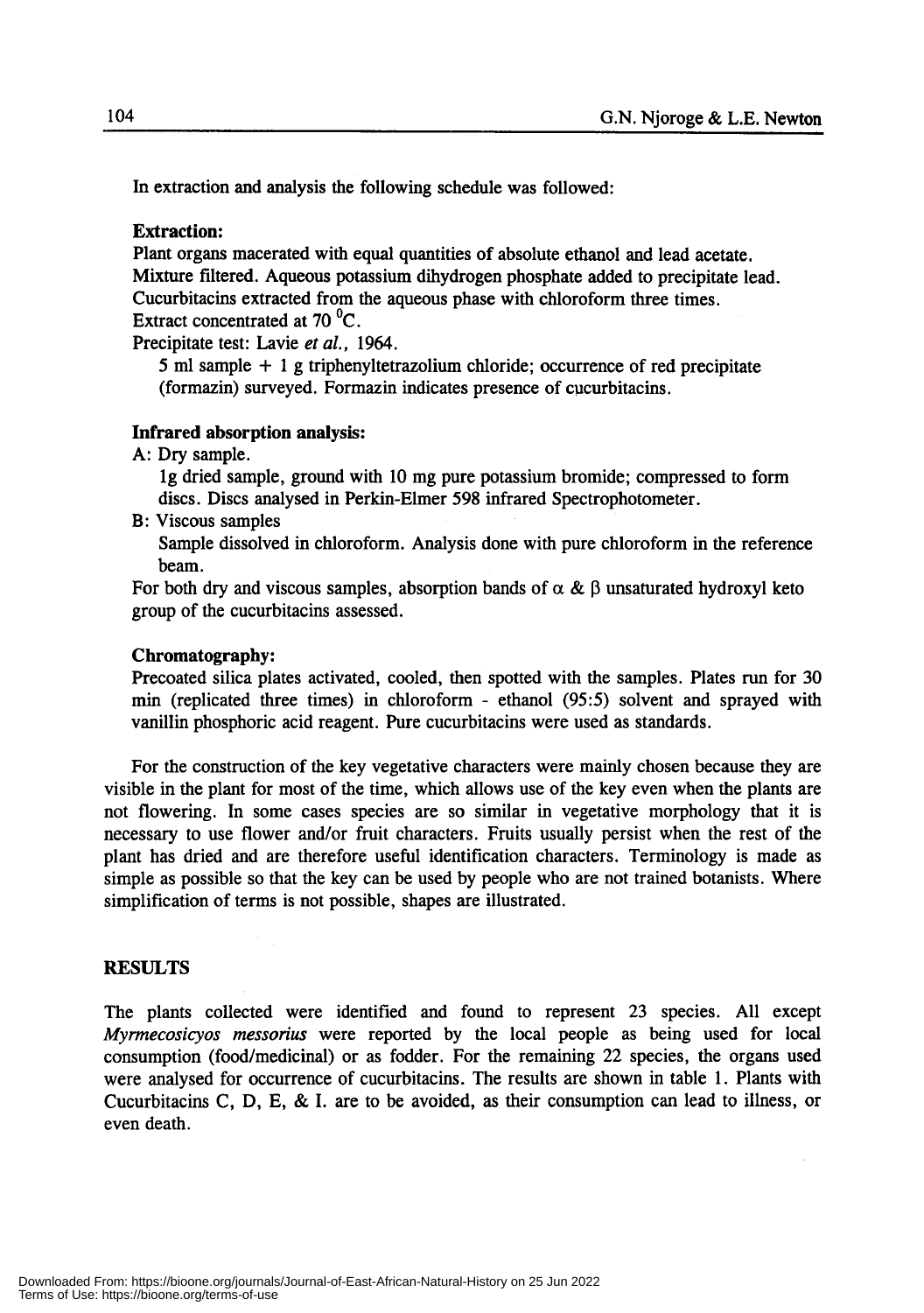Kedrostis gijef(J.F. Gmel.) C. Jet. Lagenaria abyssinica (Hook.t.) C. Jet.

Myrmecosicyos messorius C. Jet. Peponium Sechium edu/e vogefii(Jacq.) (Hook. Swartz. t.) Engl.

|                                              | Root   | <b>Stem</b> | Leaves | Fruits | <b>Seeds</b> |
|----------------------------------------------|--------|-------------|--------|--------|--------------|
| Citrullus lanatus (Thunb.) Mansf.            |        |             |        | hi     | eg           |
| Coccinia adoensis (A. Rich.) Cogn.           |        | hir         |        |        |              |
| Coccinia trilobata (Cogn.) C. Jef.           |        | bdg         | dhir   | g      |              |
| Cucumis aculeatus Cogn.                      |        | be          | r      |        |              |
| Cucumis dipsaceus Spach.                     | . dcg  | c           | cghir  | abgh   |              |
| Cucumis ficifolius A. Rich.                  | сf     | bcdgr       | dil    | bcgh   |              |
| Cucumis prophetarum L.                       |        |             | fb     |        |              |
| Diplocyclos palmatus (L.) C. Jef.            |        |             | hi     |        |              |
| Kedrostis foetidissima (Jacq.) Cogn.         |        |             | C      |        |              |
| Kedrostis gijef (J.F. Gmel.) C. Jef.         |        |             |        |        |              |
| Lagenaria abyssinica (Hook. f.) C. Jef.      |        |             | cdgh   |        |              |
| Lagenaria sphaerica (Sond.) Naud.            |        |             |        | bcgh   |              |
| Momordica boivinii Baill.                    |        |             | g      |        |              |
| Momordica calantha Gilg.                     | bghrce |             | g      |        |              |
| Momordica charantia L.                       |        |             |        |        |              |
| Momordica foetida Schumach.                  | bcde   | h           | grcei  | eg     |              |
| <i>Momordica friesiorum</i> (Harms.) C. Jef. | hr     |             |        |        |              |
| <i>Momordica pterocarpa</i> A. Rich.         |        |             | hrce   |        |              |
| Momordica rostrata A. Zimm.                  | ghcd   |             |        |        |              |
| Myrmecosicyos messorius C. Jef.              |        |             |        |        |              |
| Peponium vogelii (Hook. f.) Engl.            |        |             |        |        |              |
| Sechium edule (Jacq.) Swartz.                | bce    |             |        | eih    |              |
| Zehneria scabra (L. f.) Sond.                | bce    |             |        |        |              |

Table 1: Occurrence of cucurbitacins in different organs. Toxic cucurbitacins are C, D, E and I

## **IDENTIFICATION KEY**

|                                                                                       | 2                                                                                                                                                                                                                                                                                                          |  |  |  |
|---------------------------------------------------------------------------------------|------------------------------------------------------------------------------------------------------------------------------------------------------------------------------------------------------------------------------------------------------------------------------------------------------------|--|--|--|
|                                                                                       | 11                                                                                                                                                                                                                                                                                                         |  |  |  |
|                                                                                       |                                                                                                                                                                                                                                                                                                            |  |  |  |
|                                                                                       |                                                                                                                                                                                                                                                                                                            |  |  |  |
| fashion                                                                               | 8                                                                                                                                                                                                                                                                                                          |  |  |  |
| 3<br>With a pair of warty outgrowths at the junction of leaf blade and leaf stalk     |                                                                                                                                                                                                                                                                                                            |  |  |  |
| Without warty outgrowths                                                              | 5                                                                                                                                                                                                                                                                                                          |  |  |  |
| Warty outgrowths at right angles to the leaf stalk (fig. 2C)                          | Lagenaria sphaerica                                                                                                                                                                                                                                                                                        |  |  |  |
| Warty outgrowths directed backwards (fig. 2D)                                         | Lagenaria abyssinica                                                                                                                                                                                                                                                                                       |  |  |  |
| Leaves undivided, comprising only one blade (fig. 2B)                                 | 6                                                                                                                                                                                                                                                                                                          |  |  |  |
| Leaves divided into two or more leaflets (fig. 2E)                                    | Momordica pterocarpa                                                                                                                                                                                                                                                                                       |  |  |  |
| Petals bright yellow                                                                  | Citrullus lanatus                                                                                                                                                                                                                                                                                          |  |  |  |
| Petals white                                                                          |                                                                                                                                                                                                                                                                                                            |  |  |  |
| With tongue-like scaly structure at the point where the leaf stalk joins the stem, no |                                                                                                                                                                                                                                                                                                            |  |  |  |
| projections on the fruit (fig. 2F)                                                    | Peponium vogelii                                                                                                                                                                                                                                                                                           |  |  |  |
| Without tongue-like, scaly structures,                                                |                                                                                                                                                                                                                                                                                                            |  |  |  |
| fruit with remains of the style (fig. 2G)                                             | Momordica calantha                                                                                                                                                                                                                                                                                         |  |  |  |
| Leaves divided into two or more leaflets                                              | Momordica friesiorum                                                                                                                                                                                                                                                                                       |  |  |  |
| Leaves undivided, comprising only one blade                                           |                                                                                                                                                                                                                                                                                                            |  |  |  |
|                                                                                       | Tendrils absent, or if present split midway into two or more (fig. 2A & 3C)<br>Tendrils present, not split as above (fig. 2B)<br>Leaf margin toothed, teeth turning inwards and outwards in a wavy fashion (fig. 2B) 3<br>Leaf margins continuous (not broken), or broken but teeth not arranged in a wavy |  |  |  |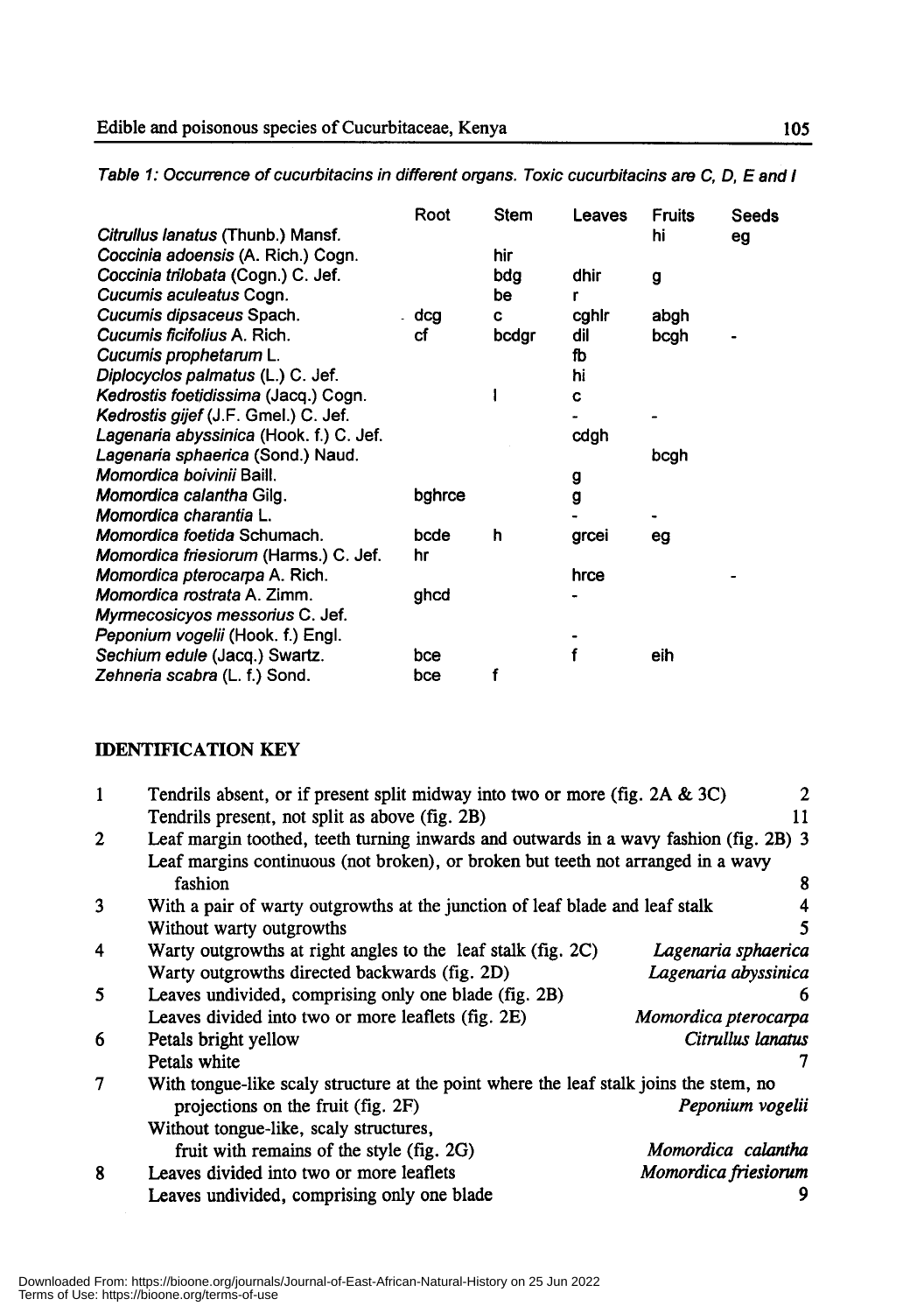



B











Figure 2. A Tendril split midway into two; B Leaf blade undivided; tendril not split C Outgrowths at right angles to the leaf stalk; D Outgrowths directed backwards; E Leaf divided into many leaflets; F Tongue-like scaly structure; G Fruit with remains of style; H Leaf blade with 5 lobes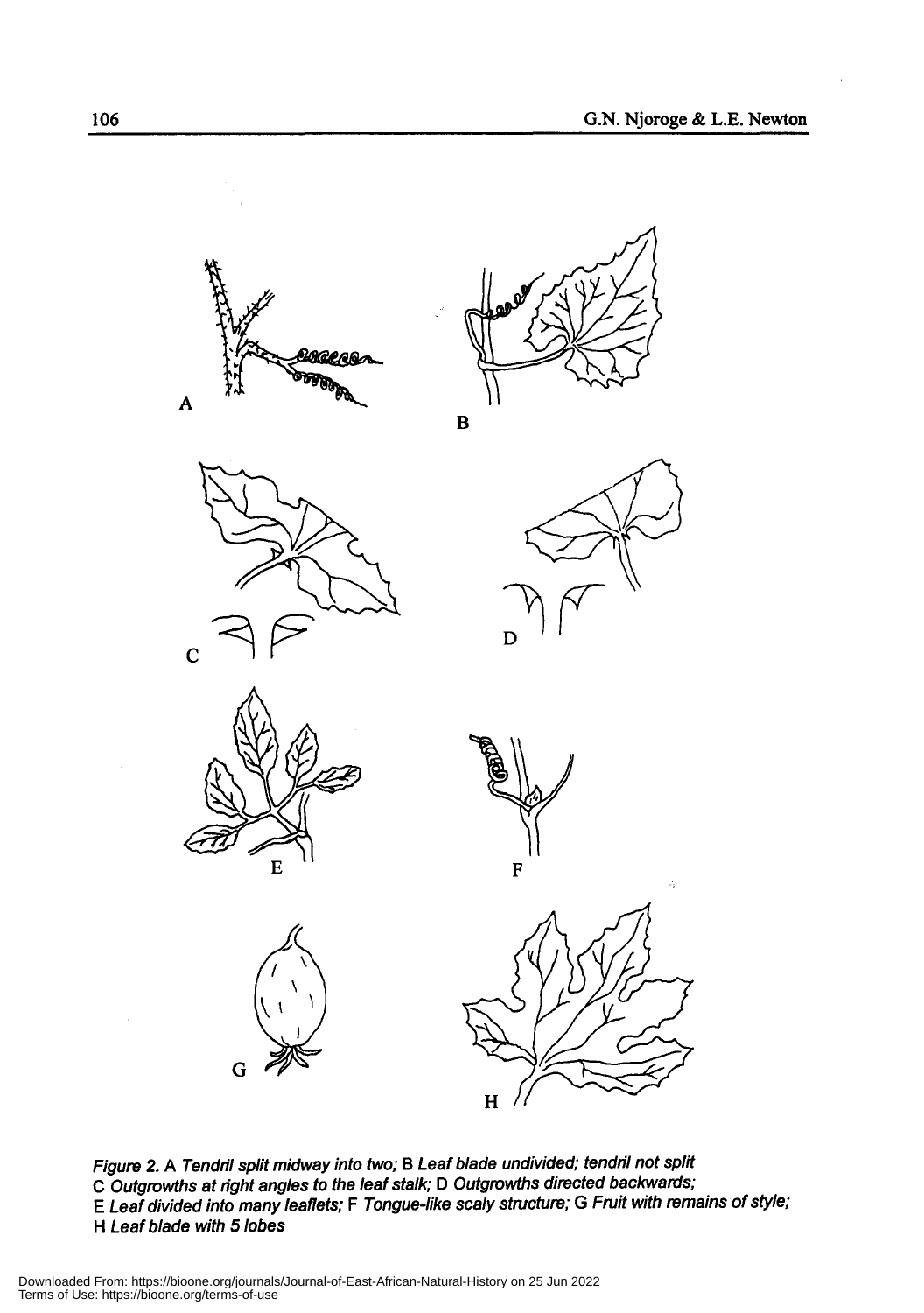

Figure 3. A Leaf blade with many finger-like lobes; B Leaf stalk with forward pointing projections; C Tendril branched into four parts; D Flower stalk passing through recess of the leaf; E Flower stalk with a sheathing leaf-like structure; F Fruit with translucent bristles; G Leaf stalks and leaf veins with recurved spines and prickles; H Fruit with prickles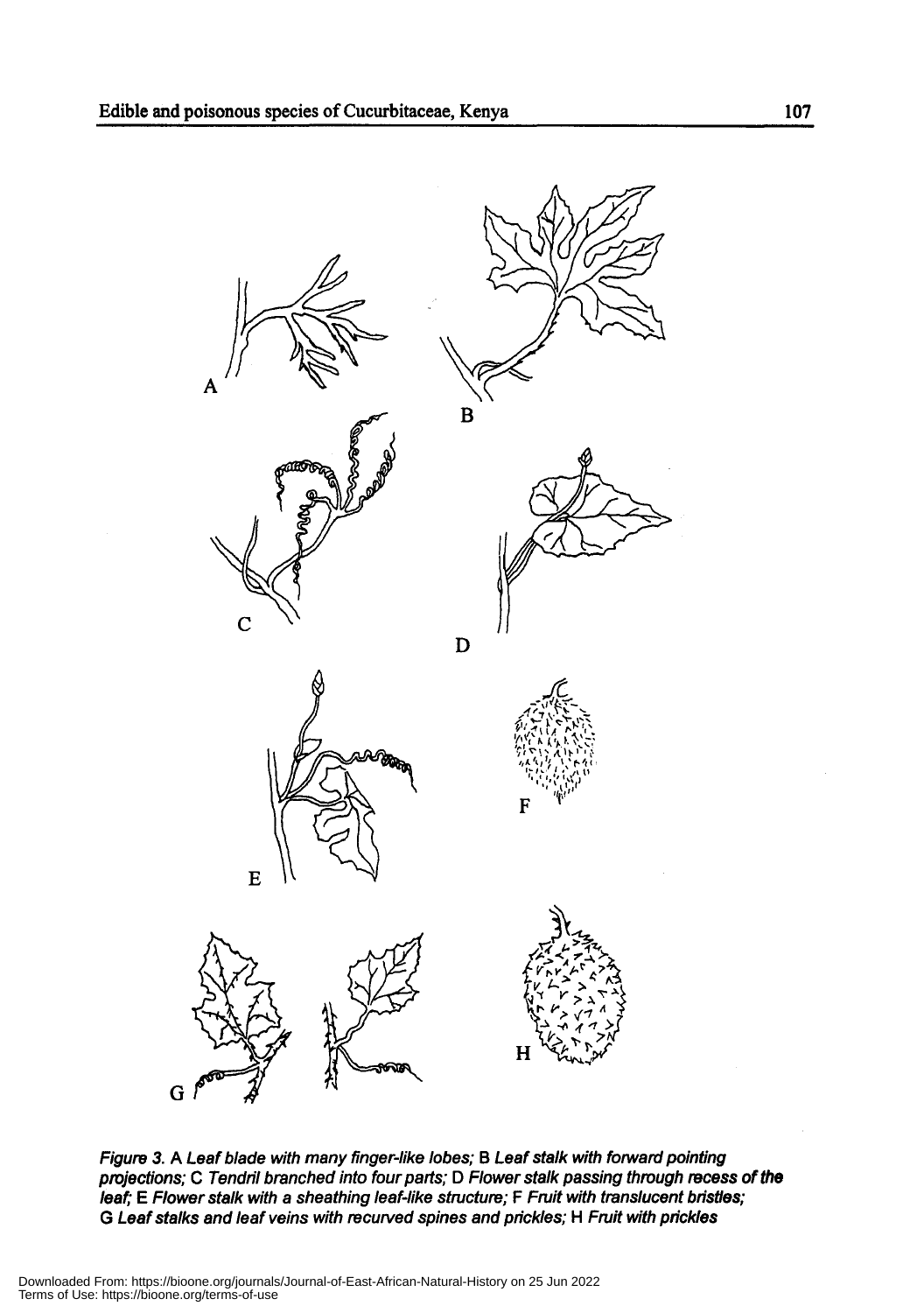| 9  | Leaf blade with 5 finger-like lobes arising from a central axis (fig. 2H)<br>Leaf blade with more than 5 finger-like lobes | 10                     |
|----|----------------------------------------------------------------------------------------------------------------------------|------------------------|
|    | arising from one basal point (fig. 3A)                                                                                     | Myrmecosycos messorius |
| 10 | Tendrils branched midway into two (fig. 3B), leaf stalk with forward pointing                                              |                        |
|    | projections, fruits green or red with streaks of white                                                                     | Diplocyclos palmatus   |
|    | Tendrils branched into four parts (fig. 3C), leaf stalk without any forward pointing                                       |                        |
|    | projections; fruits light green without streaks of white                                                                   | Sechium edule          |
| 11 | Petals and sepals bearing purple or black spots or patches at the base                                                     | 12                     |
|    | Petals and sepals without such coloured spots                                                                              | 14                     |
| 12 | Leaves undivided, comprising only one blade                                                                                | 13                     |
|    | Leaves with several leaflets,                                                                                              |                        |
|    | stalk of the middle leaflet longer than the leaf stalk                                                                     | Momordica rostrata     |
| 13 | Stems uniform green colour, leaf stalk with a green leaf-like structure below,                                             |                        |
|    | flower stalk parallel to leaf stalk                                                                                        |                        |
|    | and passing through recess of the leaf (fig. 3D)                                                                           | Momordica boivini      |
|    | Stems with darker green spots, especially the younger stems, flower and leaf not as                                        |                        |
|    | above                                                                                                                      | Momordica foetida      |
| 14 | Petals joined at base, flower stalk without a leaf-like structure at base                                                  | 15.                    |
|    | Petals separate; flower stalk with a green leaf-like structure                                                             |                        |
|    | at base (fig. 3E)                                                                                                          | Momordica charantia    |
| 15 | Petals yellow, with light green lines on the upper surface                                                                 | 16                     |
|    | Petals white, cream, yellow or greenish and if yellow,                                                                     |                        |
|    | then without green lines as above                                                                                          | 19                     |
| 16 | Entire plant covered with stiff hairs                                                                                      | 17                     |
|    | Entire plant covered with soft hairs                                                                                       | 18                     |
| 17 | Stems and leaf stalks with roughly spreading greenish-yellow hairs, fruit with                                             |                        |
|    | translucent bristles (fig. 3F)                                                                                             | Cucumis dipsaceus      |
|    | Stems, leaf stalks, and main leaf veins with recurved spines and prickles, fruits with                                     |                        |
|    | prickles (fig. $3G & 3H$ )                                                                                                 | Cucumis aculeatus      |
| 18 | Leaf longer than broad                                                                                                     | Coccinia adoensis      |
|    | Leaf shorter than broad                                                                                                    | Coccinia trilobata     |
| 19 | Leaf blade continuous, plant with foetid smell                                                                             | Kedrostis foetidissima |
|    | Leaf blade lobed, plant without foetid smell                                                                               | 20                     |
| 20 | Stems prickly or very rough to touch                                                                                       | 21                     |
|    | Stems softly hairy                                                                                                         | 22                     |
| 21 | All leaves 3-lobed in a spreading finger-like fashion, stems reddish-purple, with a very                                   |                        |
|    | rough, coral-like bark                                                                                                     | Kedrostis gijef        |
|    | Younger leaves 3-lobed, older leaves 5-lobed, stems greenish, plant with coarse                                            |                        |
|    | prickly hairs, especially on leaf stalks,                                                                                  |                        |
|    | stems and main leaf veins                                                                                                  | Cucumis ficifolius     |
| 22 | Leaves shallowly lobed, upper surface ornamented with small white dots,                                                    |                        |
|    | flowers white                                                                                                              | Zehneria scabra        |
|    | Leaves deeply divided into 3 or 4 lobes, flowers yellow                                                                    | Cucumis prophetarum    |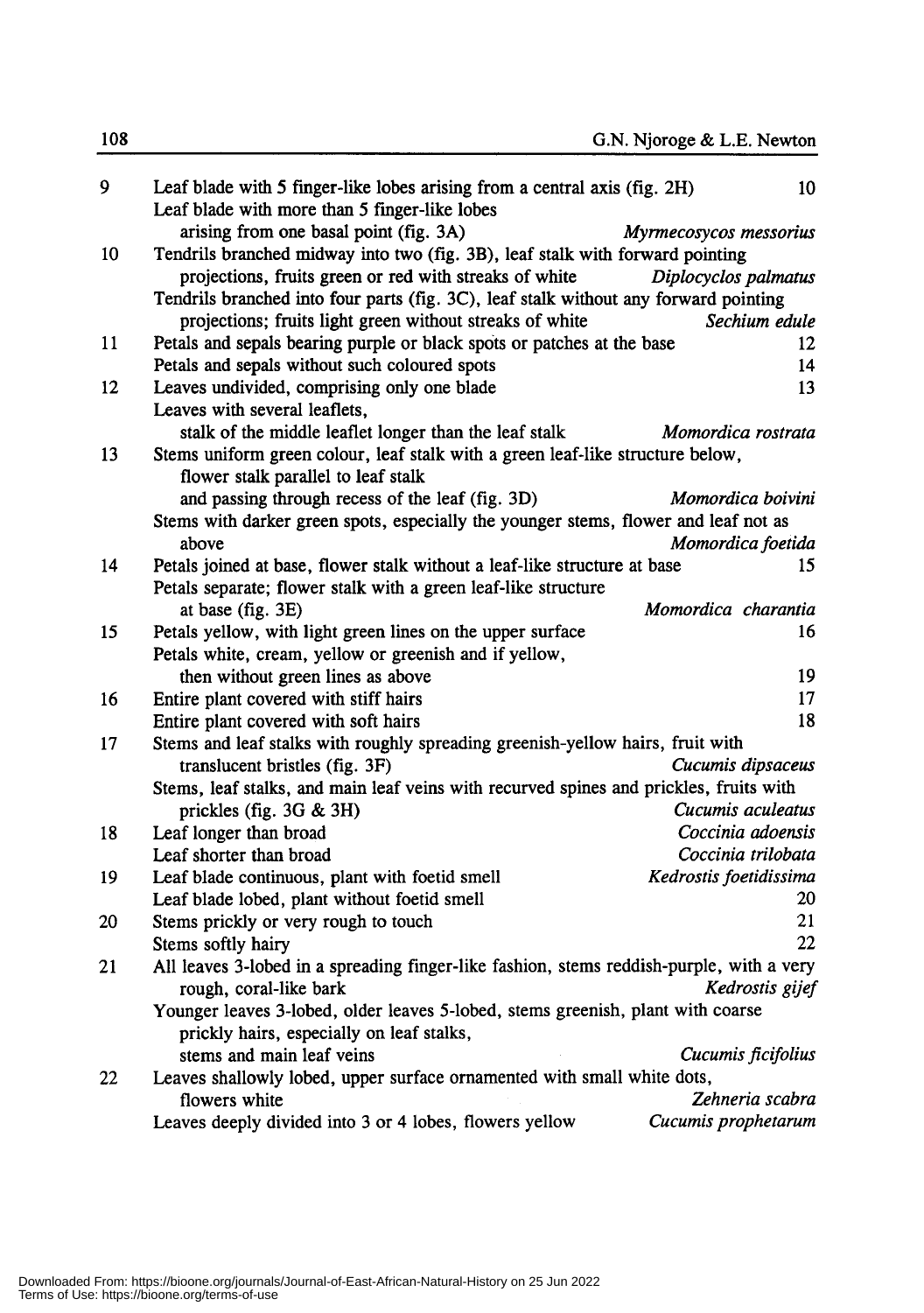#### ACKNOWLEDGEMENTS

This work was made possible by a grant (to G.N.N.) by the German Academic Exchange Service (DAAD), to whom the authors are grateful. We are also grateful to the Kenyatta University Botany & Chemistry Departments for providing facilities, the Botanist In Charge and staff of the East African Herbarium, Nairobi, for their permission to use the herbarium specimens as well as library facilities, and to Prof. Lavie of the University of Jerusalem for freely supplying the cucurbitacins that were used as standards in the chromatography and infra-red analysis.

#### REFERENCES

Agnew, A.D.Q. (1974). *Upland Kenya wildflowers.* Oxford University Press, London.

- Ayensu, E.S. (Panel chairman) (1975). *Underexploited Tropical Plants with Promising Economic Value.* National Academy of Sciences, Washington DC.
- Brian, F. & J. Michael (1986). *Plant genetic resources.* Edward Arnold, London.
- Enslin, P.R. (1954). Bitter principles of the Cucurbitaceae. i- Observations on the chemistry of cucurbitacin A. J. *Sci. Food Agric.* 5: 410-416.
- Enslin, P.R., F.J. Joubert & S. Rehm (1956). Bitter principles of the Cucurbitaceae. iii-Elaterase, an active enzyme for the hydrolysis of bitter principle glycosides. J. *Sci. Food Agric.* 7: 646-655.
- Enslin, P.R., S. Rehm & D.B.A. Rivett (1957). Bitter principles of the Cucurbitaceae. vi-The isolation and characterisation of six new crystalline bitter principles. J. *Sci. Agric. 8:* 473-478.
- Frohne, D. (1983). *A coloured Atlas of poisonous plants.* Wolf, London.
- Hansan, J.R. (1985). Terpenoids. In R.H. Thompson (ed.). *The chemistry of natural products.* Blackie, Glasgow.
- Jeffrey, C. (1967). Cucurbitaceae. In E. Milne-Redhead and R.M. Polhill R.M. (eds.), *Flora of Tropical East Africa.* Crown Agents" London.
- Jennie, S.D. & B.S. Eugene (1985). Development of buffalo gourd *(Cucurbitafoetidissima)* as a semi arid starch and oil crop. *Econ. Bot.* 39(4): 454-472.
- Jex-Blake, A.J. (1957). *Gardening in East Africa (Edn* 4). Longman, Nairobi.
- Kokwaro, J.O. (1993). *Medicinal plants of East Africa (Edn* 2). East African Publishing House, Nairobi.
- Lavie, D., D. Willner & Z. Merenlender (1964). Constituents of *Citrullus colocythis* (L.) Schrad. *Phytochemistry* 3: 51-56.
- Mabberley, D.J. (1987). *The plant Book.* Cambridge University, Cambridge.
- Nee, M. (1990). The domestication of *Cucurbita. Econ. Bot.* 44(3): 56-68.
- Purseglove, J.W. (1968). *Tropical crops.* Longman, Harlow.
- Rehm, S., P.R. Enslin, A.D.J. Meeuse & J.H. Wessels (1957). Bitter principles of the Cucurbitaceae. vii- The distribution of bitter principles in this plant family. J. *Sci. Agric.* 8: 679-686.
- Storrs, A.E.G. and G.D. Piearce (1982). *Don't eat these.* Forest Department, Ndola.
- Tampion, J. (1977). *Dangerous plants.* David and Charles, London.
- Verdcourt, B. & E.C. Trump (1969). *Common poisonous plants of East Africa.* Collins, London.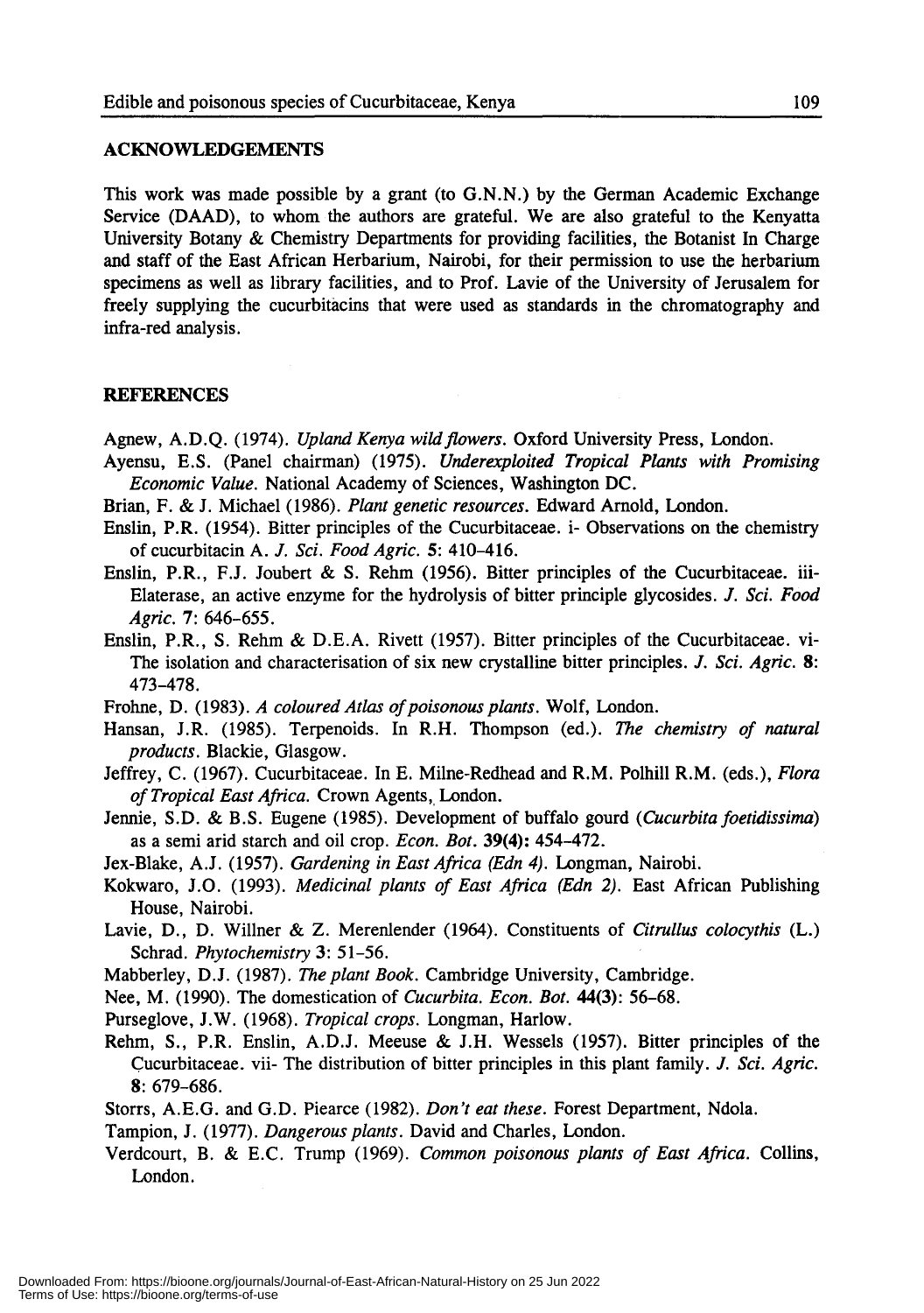Vickery, B. & M. Vickery (1976). Some common poisonous plants of Kenya. Kenyatta University College, Nairobi.

Vickery, B. & M. Vickery (1979). *Plant products of Tropical Africa.* Macmillan, London.

- Watt, J.M. & M.G. Breyer-Brandwijk (1962). *The medicinal and poisonous plants of Southern and Eastern Africa.* E & S Livingstone, London.
- Whitaker, T. & G. Davis (1962). *Cucurbits, Botany, cultivation and civilization.* Hill, London.
- Willis, J.G. (1973). *A dictionary of the flowering plants and ferns (Edn* 8) Revised by H.K.A. Shaw. University Press, Cambridge.

## APPENDIX 1: MAIN DIAGNOSTIC FEATURES OF THE SPECIES STUDIED

## *Citrullus lanatus* (fhunb.) Mansf.

An annual herb soft hairy; with deeply lobed palmate leaves. Middle lobe the largest. Flowers yellow. Fruit hairy, green mottled with paler green or yellowish in irregular longitudinal stripes.

#### *Coccinia adoensis* (A. Rich.) Cogn.

A perennial woody climber with a tuberous root stock leaf shape very variable, though mainly ovate in outline, divided into seven lobes. Flowers golden-orange brown, veined on the outside. Fruit tomato-red when ripe with a short beak.

#### *Coccinia trilobata* (Cogn.) C. Jeffrey

A perennial woody climber with a swollen fleshy root stock. Leaves usually 5-lobed but sometimes simple, with simple tendrils. Petals yellow with green veins. Fruit bright red with green markings.

#### *Cucumis aculeatus* Cogn.

A creeping herb covered with spiny yellow-hooked hairs on stem ridges and major veins of lower leaf surface. Fruit with scattered low conical pustules.

#### *Cucumis dipsaceus* Spach.

A herb covered with stiff spreading hairs. Stems grey-green. Fruit softly and densely spiny.

#### *Cucumisficifolius* A. Rich.

A perennial climbing or creeping herb with coarse and soft spreading hairs. Fruit with short bristles, dark green with 10 longitudinal pale green lines.

#### *Cucumis prophetarum* L.

Climbing or trailing herb with spreading hairs leaves deeply 3-5 palmatisect. Fruit pale green with distinct darker longitudinal stripes but uniformly yellow when ripe.

#### *Diplocyclos palmatus* (L.) C. Jeffrey

A perennial climber with a fleshy rootstock. Leaf petiole with forward pointing projections. Fruits green or red with white stripes.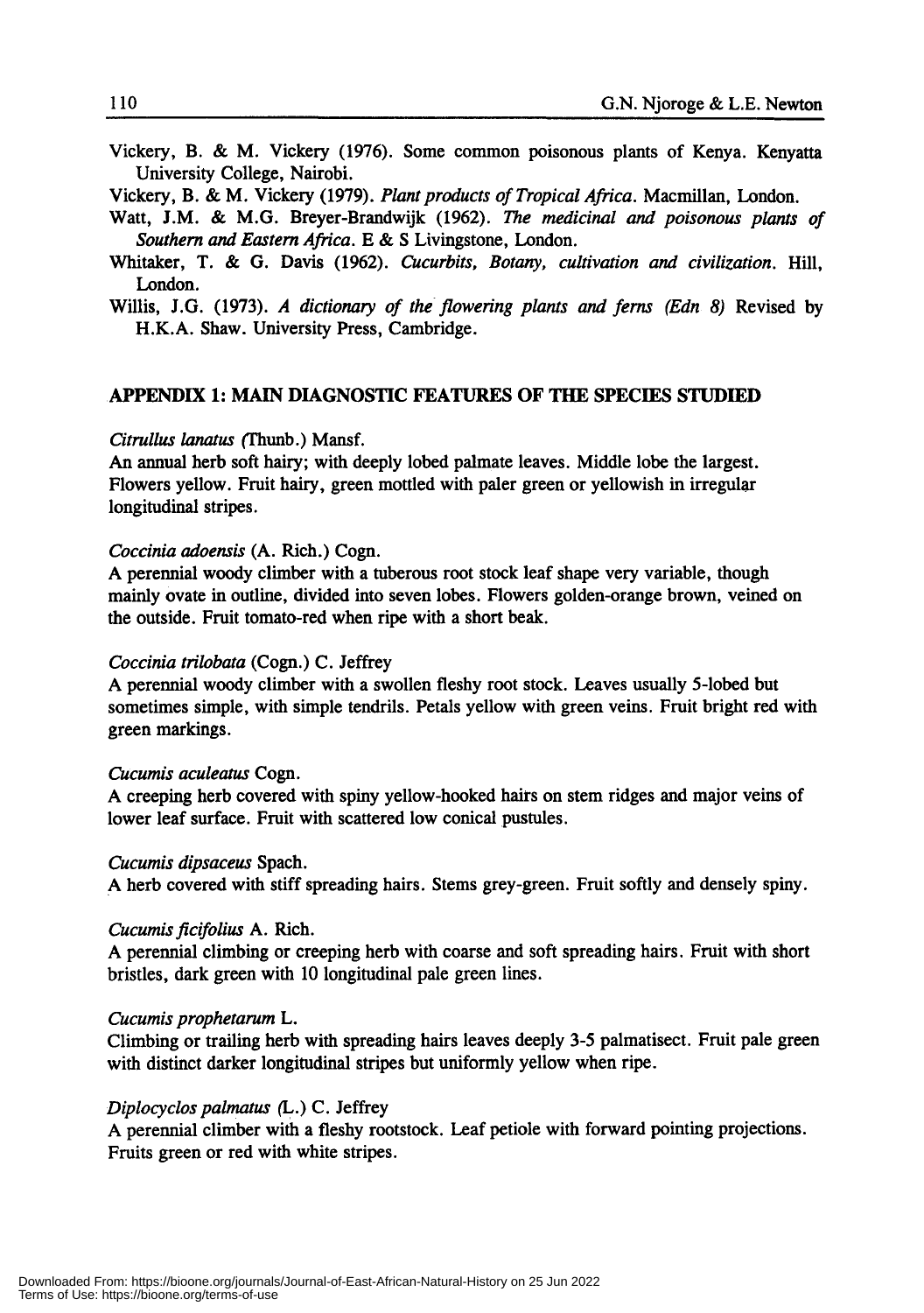## *Kedrostis foetidissima* (Jacq.) Cogn.

A glandular-hairy perennial herb giving an offensive smell. Fruits with beaked, hairy fleshy fruits.

## *Kedrostis gijef(J.F.* GmeI.) C. Jeffrey

A woody climber with roughly hairy stems being grooved and corky. Leaves palmate with 3 lobes.

## *Lagenaria abyssinica* (Hook. f.) C. Jeffrey

A climber or trailer with bifid tendrils and palmate leaves. The petiole glands point downwards. Petals white with green nerves below.

## *Lagenaria sphaerica* (Sond.) Naud.

A dioecious climber with bifid tendrils; with robust conical glands at junction of petiole with lamina projecting at right angles to the petiole. Fruit subspherical, deep green with pale yellowish transverse streaks.

## *Momordica boivinii* BailI.

A climbing or training herb with annual stems arising from a tuberous rootstock. Peduncle subtended by a bract. Peduncle running parallel to the petiole and passing through the sinus of the leaf. Fruit elongated and constricted between the seeds.

## *Momordica calantha* Gilg.

A perennial herb with tuberous roots; with simple ovate leaves and white corolla with a black centre. Fruits fleshy velvet smooth with a reflexed persistent strap-shaped receptacle-lobes.

## *Momordica charantia* L.

An annual climber with ridged stems and simple tendrils, peduncle bearing a clasping green bract. Fruit ornamental with about 8 longitudinal rows of subconical tubercles.

## *Momordica foetida* Schumach.

A dioecious perennial climber or trailer with dark-green-spotted stems.

## *Momordicafriesiorum* (Harms.) C. Jeffrey

A perennial climber or trailer stems arising from a tuberous rootstock and with compound leaves. Fruit beaked with 10 toothed longitudinal ridges.

## *Momordica pterocarpa* A. Rich.

A perennial climber with stems arising from a tuberous rootstock. Leaves compound with middle leaflet largest. Fruit beaked with 8 longitudinal ridges.

## *Momordica rostrata* A. Zimm.

A dioecious woody climber with perennial stems arising from a fleshy, rootstock which is visible above the ground and tapering upwards into the stems. Leaves compound, the central rachis longer than the petiole.

## *Myrmecosicyos messorius* C. Jeffrey

A monoecious herb with fmely dissected leaves, tendrils lacking, pubescent on all parts.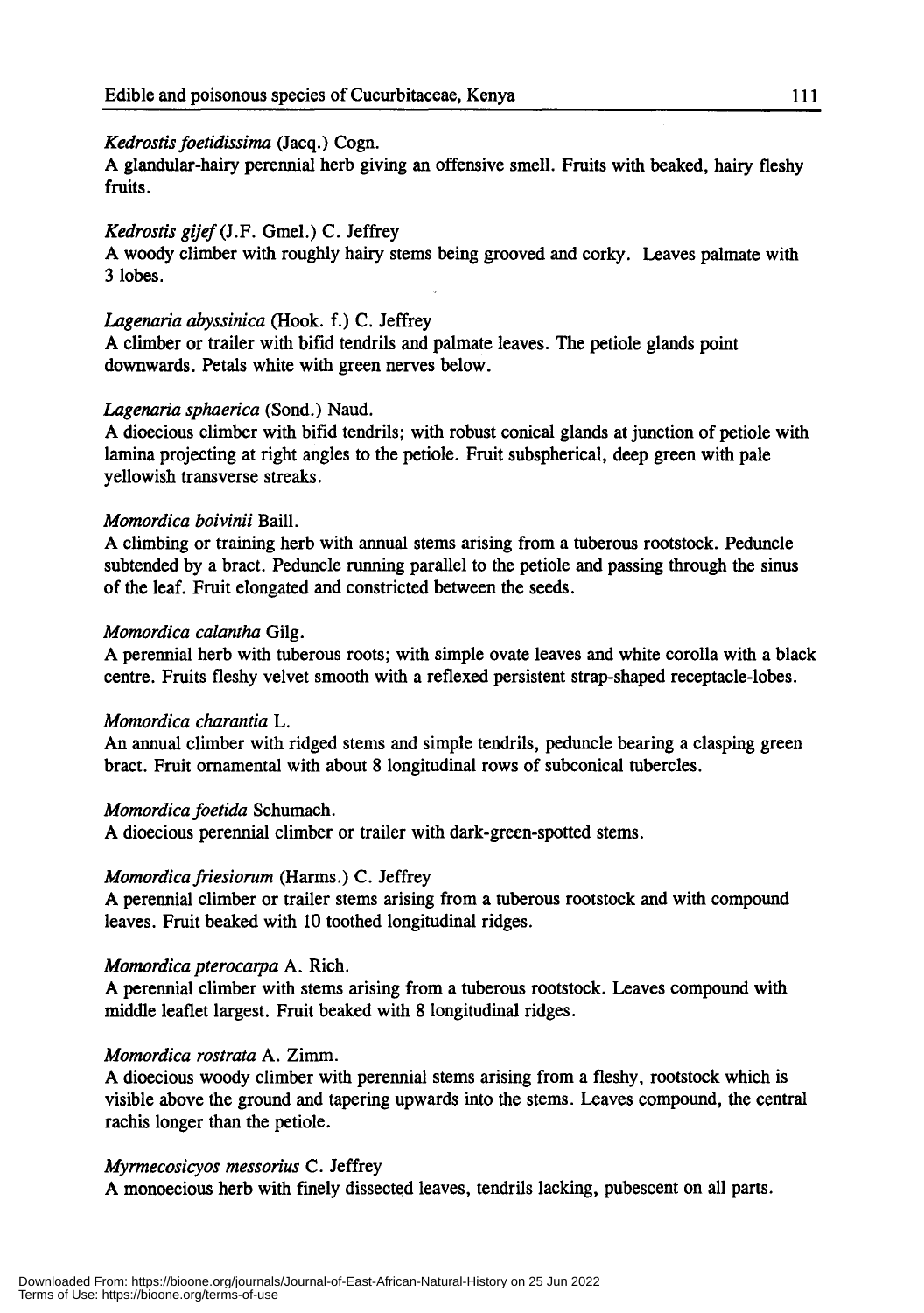Peponium vogelii (Hook. f.) Engl.

A climber or trailer densely covered with long hair. Leaf lamina reniform-orbicular in outline deeply divided into 5-7 lobes.

Sechium edule (Jacq.) Swartz.

A climber with tetrafid tendrils. Usually cultivated but occurs wild as an escape. Leaves ovate, usually light green in colour.

Zehneria scabra (Linn. f.) Sond.

A dioecious climber with ovate often shallowly lobed leaves. Flowers small, cream-yellow. Fruits formed in clusters, green becoming scarlet when ripe.

#### APPENDIX 2: VOUCHER SPECIMENS

This appendix gives the localities where the species studied were collected. Grid references, altitudes and the collectors number are given. Collections shown here as GNN are labelled in the East African herbarium as G.N. Njoroge.

Citrullus lanatus (Thunb.) Mansf. Mugecha Kandara, 0°56'S/37°4'E, 1800 m, GNN 372.

Coccinia adoensis (A. Rich.) Cogn. Thika, behind Blue Posts Hotel, 1°Q4'S/37°04'E, 1440 m, GNN 323. Njiru, near Githurai, 1°IO'S/36°40'E, 1680 m, GNN 340.

Coccinia trilobata (Cogn.) C. Jeffrey

Thika, near Thika Falls, 1°04'S/37°05'E, 1470 m, GNN 324. Ruiru, near Gitambaya, 1°IO'S/37°05'E, 1500 m, GNN 322. Karura Forest, 1°15'S/36°50'E, 1650 m, GNN 343. Museum Hill, Nairobi, 1°14'S/36°55'E, 1680 m, GNN 439. Chiromo, by river side, 1°16'S/36°48'E, 1950 m, GNN 440. Longata Rongai, Langata Prisons, roadside, 1°25'S/36°46'E, 1380 m, GNN 347. Karen, by fence at shopping centre, 1°20'S/36°45'E, 1500 m, GNN 408. Fence Langata Cemetery, 1°22'S/36°40'E, 1350 m, GNN 407. Kiambu, weed in shambas, 1°25'S/36°55'E, 1710 m, GNN 431. Karatina, near Kiamabara, 0°10'S/36°40'E, 1950 m, GNN 388. Chuka, in Meru, 0°20'S/37°45'E, 1950 m, GNN 339. Karura Forest, near residential areas, 1°IO'S/36°45, 1650 m, GNN 345. Ukia, in Machakos, 1°44'S/37°35'E, 1500 m, GNN 353. On roadside, 10 km past Athi River towards Mombasa, 1°30'S/37°20'E, 1350 m, GNN 361. Kiritiri, in Embu, 0039'S/37°37'E, 1500 m, GNN 370. Kimbwezi, near the town 2°23'S/37°55'E, 1050 m, Mwangi sub GNN 377. Karura Forest, near Kiambu road, 1°30'S/36°50'E, 1500 m, GNN 387.

Cucumis aculeatus Cogn.

Buruburu, Nairobi, by roadside, 1°15'S/36°44'E, 1500 m, GNN 304. Kajiado Town, 1°51'S/36°48'E, 1800 m, GNN 385.4 km past Athi River on Mombasa road, 1°26'S/37°oo'E, 1450 m, GNN 348. Machakos, near Katumani Research Station, 1°28'S/37°15'E, 1800 m, GNN 359. Kirimara school near Karatina, 0°15'S/36°55'E, 1500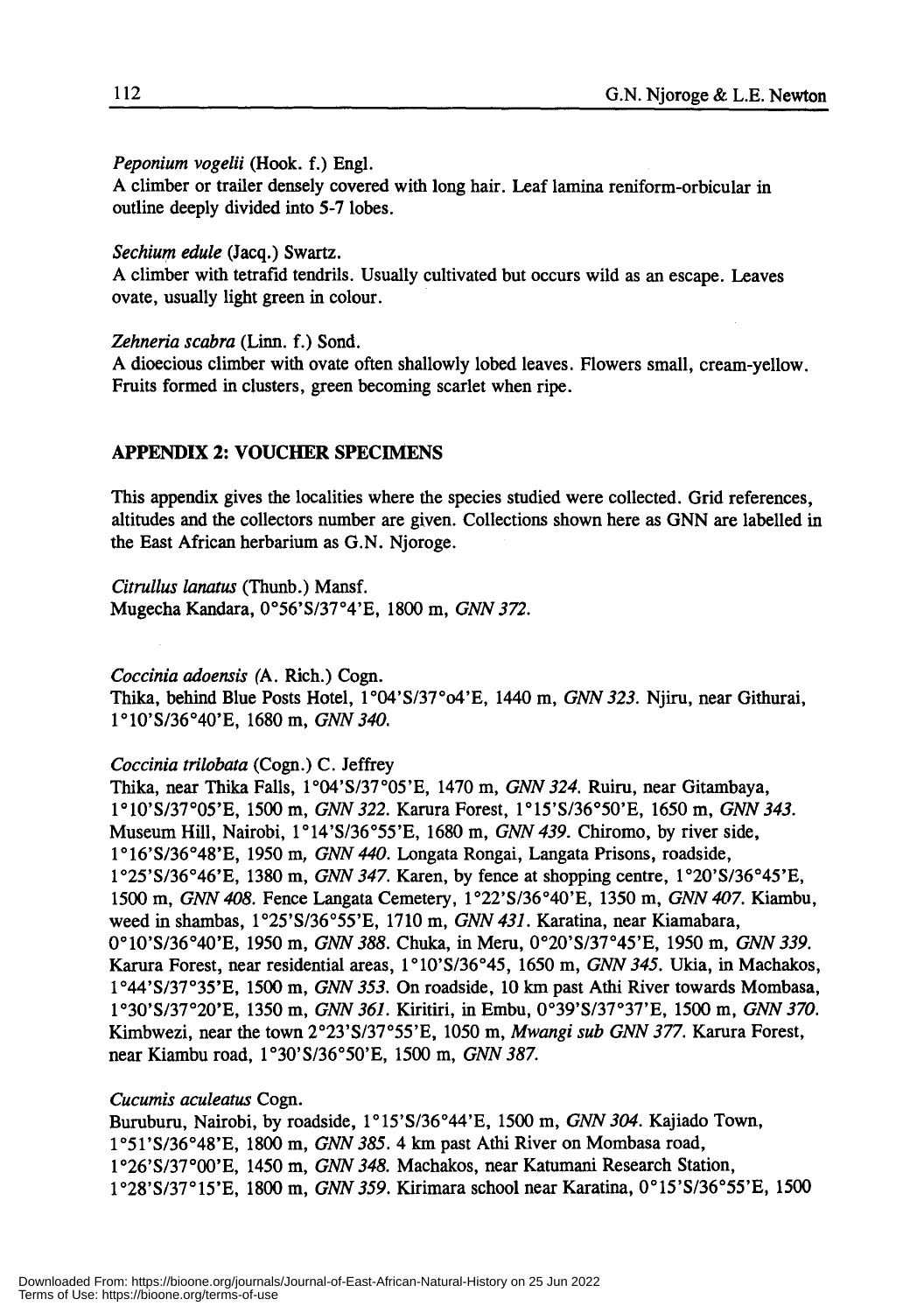m, GNN 418. 10 km past Athi River towards Mombasa, *1°30'S/37°20'E,* 1350 m, GNN 357.9 km from Narok on Narok-Wasonyiro Road, 1650 m, Mbugua sub GNN 435. Along Thika-Nairobi Road, on Mama Ngina farm, *1°IO'S/37°oo'E,* 1500 m, Mbugua sub GNN 438.

## Cucumis dipsaceus Spach.

Ruiru Gitambaya, *1°08'S/36°56'E,* 1500 m, *GNN* 321. Machakos Town, 1*°28'S/37°* 15'E, 1650 m, GNN 350. Magadi Road 8 km from Olepolos, *1°27'S/36°37'E,* 1880 m, GNN 365. 5 km from Athi River crossing towards Mombasa, *0033'S/36°55'E,* 1350 m, GNN 363. Chuka in Naka, *1°15'S/37°55'E,* 1800 m, GNN 384. Kibwezi, 3 km from town towards Mombasa, *1°25'S/37°55'E,* 1050 m, GNN 384. 4 km from Mwatate to Voi, *1°25'S/36°55'E,* 900 m, GNN 436.

## Cucumis ficifolius A. Rich.

On grassy ground in Kenyatta University, *1°09'S/37°02'E,* 1500 m, GNN 308. Behind Botany Offices, Kenyatta University, *1°12'S/36°55'E,* 1500 m, GNN 313. Near Kahuho, in Gilgil, *0033'S/36°20'E,* 1980 m, GNN 424~

## Cucumis prophetarum L.

Voi, on road by passing town, *3°25'S/38°33'E,* 900 m, Masinde sub GNN 392. Kibwezi, 3 km from town towards Mombasa, *1°25'S/37°55'E,* 1050 m, Mwangi sub GNN 378. Kibwezi, 2 km from town towards Nairobi, *1°30'S/37°50'E,* 1050 m, Mwangi sub GNN 379.

## Diplocyclos palmatus (L.) C. Jeffrey

Near Nairobi River, *1°33'S/36°50'E,* 1650 m, GNN 337. Thika, west of Blue Posts Hotel, *1°Q4'S/37°05'E,* 1470 m, GNN 329. Museum Hill, just above Nairobi River, 1*°13'S/36°51* 'E, 1650 m, GNN 325. Nairobi, along State House Road, *1°24'S/36°48'E,* 1680 m, GNN 402. Karura Forest, near Kiambu road *1°30'S/36°50'E,* 1650 m, GNN 390.

## Kedrostis foetidissima (Jacq.) Cogn.

Olorgesaile, near prehistoric site, *1°43'S/36°26'E,* 950 m, GNN 301. Mt Kulal below Gatab, *2°35'S/36°56'E,* 1200 m, Newton 3724. Chiromo area in Nairobi, *1°15'S/36°41'E,* 1650 m, GNN 401. State House Road, Nairobi, *1°30'S/36°50'E,* 1500 m, GNN 400.

## Kedrostis gijef (J.F.Gmel.) C. Jeffrey

Just near Olorgesaile prehistoric site, *1°38'S/36°30'E,* 900 m, GNN 306. Otepesi, on Magadi Road, *1°32'S/36°27'E,* 900 m, GNN 367.

## Lagenaria abyssinica (Hook.f.) C. Jeffrey

Karatina near Kirimara market, 0°10'S/36°50'E, 1650 m, GNN 410. Kahuho, near Gilgil, 0°05'S/35°40'E, 1500 m, GNN 423. Near Murindati stream, 0°10'S/35°42'E, 1500 m, GNN 429.

## Lagenaria sphaerica (Sond.) Naud.

Ruiru near Gitambaya Matipeni, *1°08'S/36°55'E,* 1450 m, GNN 341. Kahawa, near the army barracks, *1°IO'S/36°50'E,* 1500 m, GNN 434.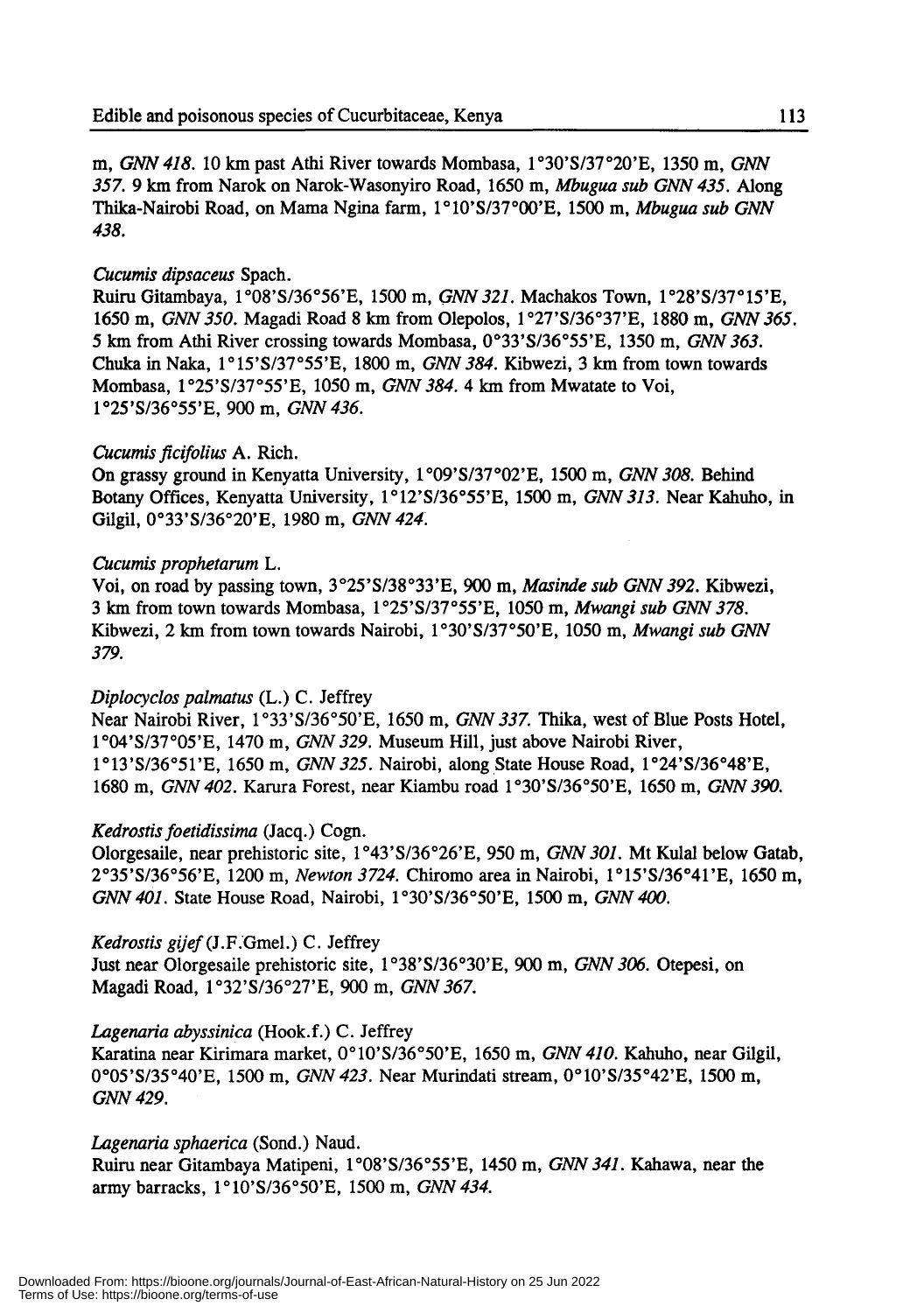#### *Momordica calantha* Gilg

Chuka, near Naka Forest, 0°17'S/37°40'E, 1680 m, GNN 327. Inside the compound of Chuka High School, *0020'S/37°35'E,* 1680 m, GNN 333. Nairobi near State House School, *1°20'S/36°40'E,* 1650 m, GNN 399. Boy-l-Kamiti, near Njiru, Kiambu, *1°30'S/36°45'E,* 1680 m, GNN 422. Thika below Chania River, *1°05'S/37°05'E,* 1650 m, GNN *330.* Naka Forest margin, *0015'S/37°38'E,* 1800 m, GNN 336. Kwamaiko, in Kiambu, *1°25'S/36°4Q'E,* 1680 m, GNN 423a.

#### *Momordica charantia* L.

Ruiru, near the town, *1°07'S/36°55'E,* 1500 m, GNN 300. Kenyatta University residential area, *1°1O'S/36°56'E,* 1500 m, GNN 300a. Machakos township, *1°28'S/37°15'E,* 1800 m GNN 351. Thika, near School for the Blind, *1°Q4'S/37°05'E,* 1455 m, GNN *326.*

#### *Momordica boivinii* Baili.

Ukia, Mukueni, Machakos, *1°35'S/37°25'E,* 1650 m, GNN 352. Embu Town, *0030'S/37°26'E,* 1320 m, GNN *371.*

#### *Momordica foetida* Schumach.

Just below the Intercontinental Hotel, Nairobi, *1°1O'S/36°53'E,* 1500 m, GNN 393. Museum Hill, Nairobi, *1°15'S/36°49'E,* 1500 m, GNN 397. Tambach, in Baringo, *0040'N/35°30'E,* 1440 m, GNN *409.* Karatina, near Kirimara, *001l'S/36°50'E,* 1800 m GNN 414. Karatina, near railway line, *0013'S/36°55'E,* 1800 m, GNN 415. Kiamabara in Karatina, *0015'S/36°55'E,* 1800 m, GNN *420.* Thika, near Chania River, *1°05'S/37°oo'E,* 1440 m, GNN 378. Near Nairobi River, *1°1O'S/36°50'E,* 1500 m, GNN 395. Boy-1-Kamiti, Kiambu, *1°30'S/36°50'S,* 1500 m, GNN *421.*

*Momordicafriesiorum* (Harms) C. Jeffrey Museum Hill, Nairobi, *1°15'S/36°40'E,* 1650 m, GNN *394.*

*Momordica pterocarpa* A. Rich. Gilgil, near Kahuho School, *1°28'S/36°20'E,* 1500 m, GNN *428.*

#### *Momordica rostrata* A. Zimm.

Kajiado, 5 km from town, *1°55'S/36°40'E,* 1650 m, GNN 435. Machakos, near Katumani Research Station, *1°22'S/37°05'E,* 1800 m, GNN *360.* Olepolos, on Magadi Road, *1°27'S/36°37'E,* 1800 m, GNN 364. 20 km to Elangata Wuas from Athi River, *1°50'S/36°35'E,* 1800 m, GNN 374. Kiritiri, near Nyamgura, *0039'S/37°37'E,* 1500 m, GNN 368. Machakos, near Ukia School, *1°35'S/37°15'E,* 1500 m, GNN 356. Machakos, Mvia Mweu, near Kivaani, *1°40'S/37°22'E,* 1480 m, GNN 358. 11 km from Olepolos on Magadi Road, *1°29'S/36°38'E,* 1800 m, GNN *366.*

*Myrmecosicyos messorius* C. Jeffrey Kajiado, 32 km towards Nairobi, *1°50'S/36°42'E,* 1620 m, GNN *376.*

#### *Peponium vogelii* (Hook.f.) Engi.

Karura Forest, near tree nursery, *1°13'S/36°50'E,* 1650 m, GNN 342. Thika, near the Thika Falls, 1°04S' *137°05'E,* 1455 m, GNN *331.*